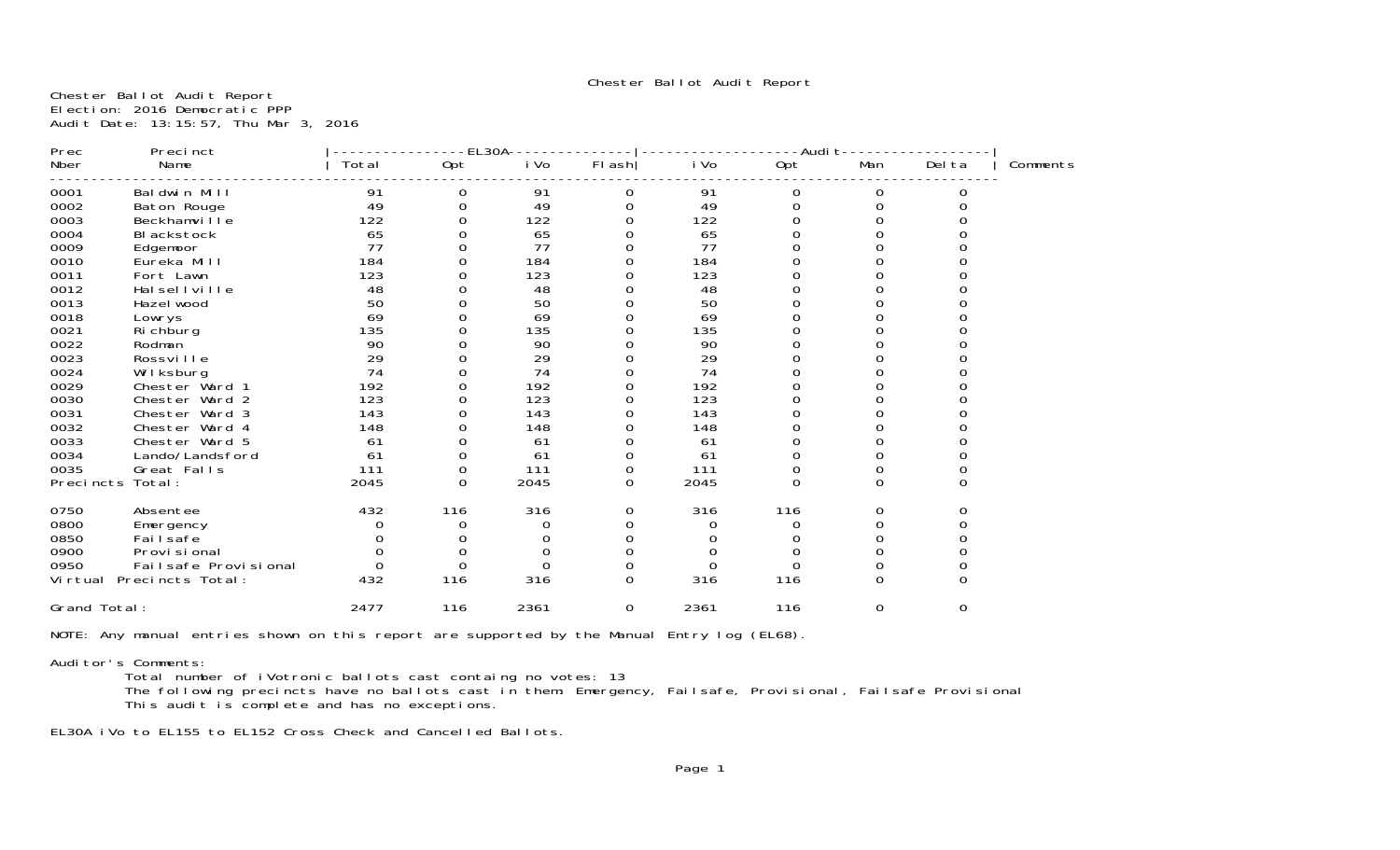| Chester Ballot Audit Report |  |  |  |
|-----------------------------|--|--|--|
|-----------------------------|--|--|--|

| EL30A Ivo Ballots        | EL155 Ballots   EL152 Ballots                                                                                          |           |                                                                                               |
|--------------------------|------------------------------------------------------------------------------------------------------------------------|-----------|-----------------------------------------------------------------------------------------------|
| 2361<br>Delta from EL30A | 2361<br>Delta from EL155                                                                                               | 2361<br>0 |                                                                                               |
|                          | Cast By Voter<br>Cast By Poll Wkr<br>Blank Cast by PW                                                                  | 2361<br>0 |                                                                                               |
|                          | Cancelled Ballots                                                                                                      | 22        |                                                                                               |
|                          | Wrong Ballot<br>Voter Left AB<br>Voter Left BB<br>Voter Request<br>Printer Problem<br>Terminal Problem<br>Other Reason |           | (AB = After ballot selected by poll worker.)<br>(BB = Before ballot selected by poll worker.) |

Number of ADA audio enabled events in this election: 53 Precinct Number and Name Machine Date Time

|      | Precinct Number and Name | Machi ne | Date                  | li me |
|------|--------------------------|----------|-----------------------|-------|
| 0001 | Baldwin Mill             | 5124129  | 02/24/2016 08:36:08   |       |
| 0002 | Baton Rouge              | 5123609  | 02/24/2016 08:43:51   |       |
| 0002 | Baton Rouge              | 5122540  | 02/24/2016 08:44:47   |       |
| 0003 | Beckhamville             | 5120695  | 02/24/2016 08:50:52   |       |
| 0003 | Beckhamville             | 5130279  | 02/24/2016 08:50:52   |       |
| 0004 | BI ackstock              | 5119463  | 02/24/2016 08:56:18   |       |
| 0004 | BI ackstock              | 5133793  | 02/24/2016 08:56:26   |       |
| 0009 | Edgemoor                 | 5122421  | 02/24/2016 09:02:59   |       |
| 0009 | Edgemoor                 | 5133128  | 02/24/2016 09:02:39   |       |
| 0009 | Edgemoor                 | 5122912  | 02/24/2016 09:02:04   |       |
| 0010 | Eureka Mill              | 5121034  | 02/24/2016 09:09:59   |       |
| 0010 | Eureka Mill              | 5129241  | 02/24/2016 09:08:04   |       |
| 0010 | Eureka Mill              | 5129473  | 02/24/2016 09:09:19   |       |
| 0011 | Fort Lawn                | 5129685  | 02/24/2016 09:24:10   |       |
| 0011 | Fort Lawn                | 5123375  | 02/24/2016 09: 23: 34 |       |
| 0011 | Fort Lawn                | 5136547  | 02/24/2016 09:24:06   |       |
| 0012 | Halsellville             | 5119618  | 02/24/2016 09:30:39   |       |
| 0012 | Halsellville             | 5124058  | 02/24/2016 09:30:39   |       |
| 0013 | Hazel wood               | 5124039  | 02/24/2016 09:36:07   |       |
| 0013 | Hazel wood               | 5124039  | 02/24/2016 09:36:16   |       |
| 0013 | Hazel wood               | 5132320  | 02/24/2016 09:36:10   |       |
| 0018 | Lowrys                   | 5120002  | 02/24/2016 09: 42: 26 |       |
| 0018 | Lowrys                   | 5131338  | 02/24/2016 09:43:49   |       |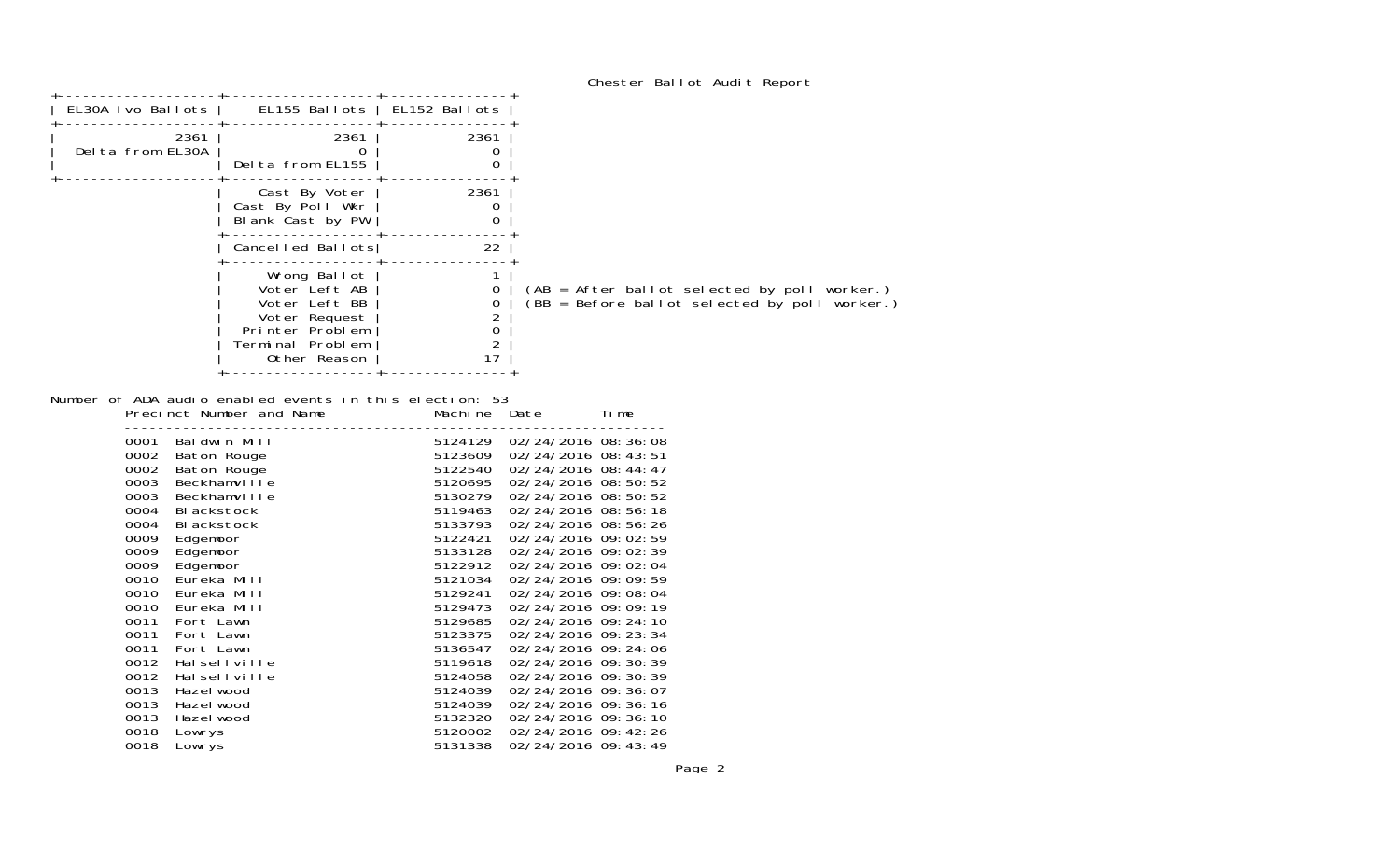Election Date: 02/27/2016

 In all but the Absentee Precicnt events reported before election day are due to testing. Machines reported with precinct unknown had ADA Audio Enabled Events but no ballots were cast on them.

-----------------------------------------------------------------

How to read this report.

This is the ballot level report. It compares the number of ballots cast in the tabulation report, the EL30A with the number of ballots cast in the audit data.

The values read from the EL30A report are reported in four categories; Total, Optical (Opt), iVotronic (iVo) and Flash. None of these values on each line are calculated but parsed from the actual report. The total lines are the calculated sums of the individual precince line values.

The Opt totals are the total number of ballots cast on paper ballots that were scanned into the optical scanner and transferred to the tabulation computer via memory stick or ZipDisk (depending on the type of device, M100 or M650 used to scan the ballots.) Optical totals should exist only in some but not all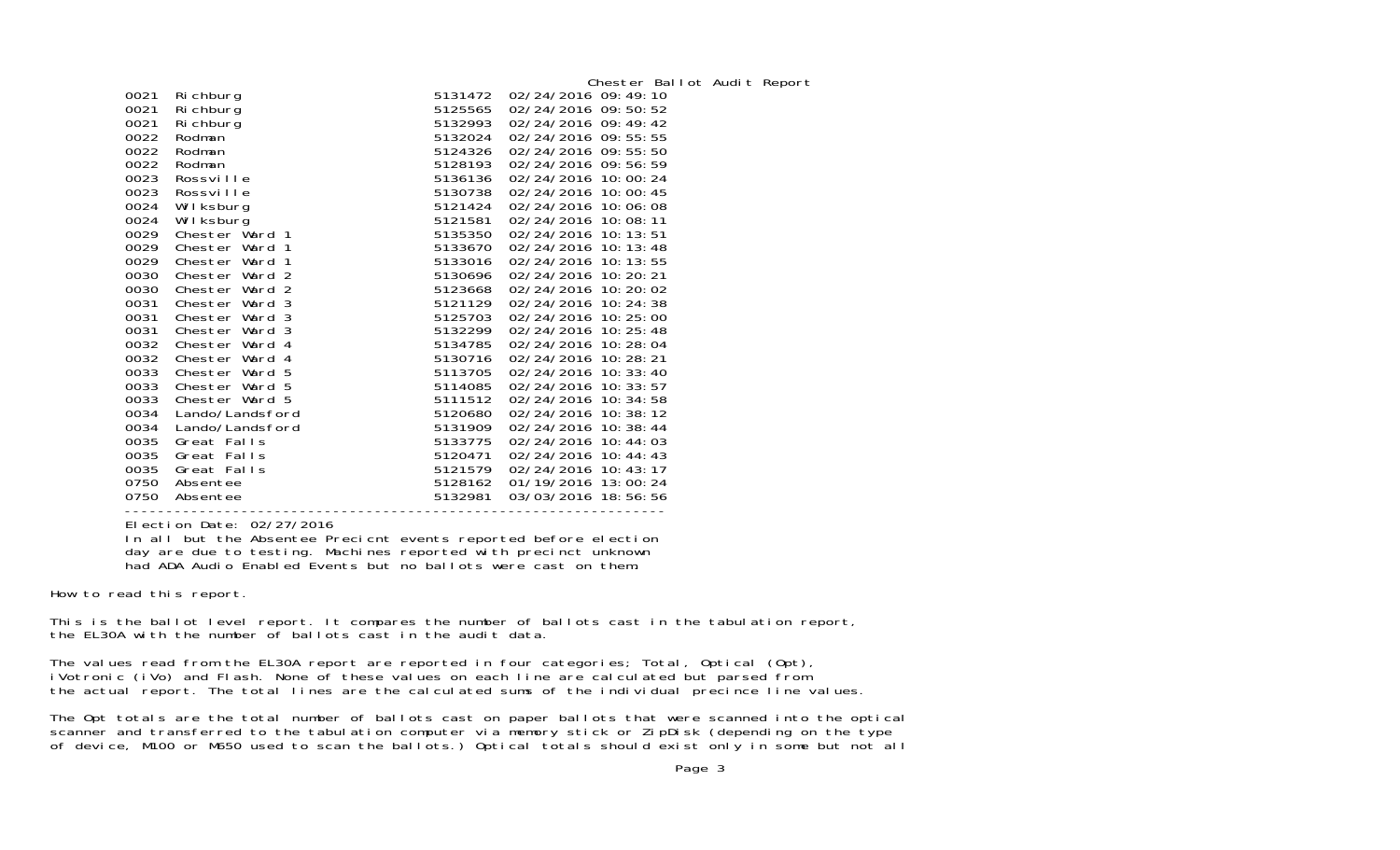Chester Ballot Audit Report

of the Virtual Precincts at the bottom of the table.

The iVo totals are the results gathered from the PEBs (Personal Electronic Ballot) which are used to open and close an iVotronic voting machine and, after the polls have closed, gather the ballots cast for transmission to the tabulation system.

The Flash totals are the totals that are read from the flash cards in the rare event that the ballotscannot be copied from the machine to the PEB or from the PEB to the tabulating machine.

The values on the Audit side come from the iVotronic audit data that is read from the flash cards as part of the audit process. That process combines the individual machine data into two master audit files, the EL155 Vote image log and the EL152 iVotronic event log. The EL155 contains a record of all the votes cast on a ballot. The vote images indicate the machine 0counting the number of asterisks in a precint we get the number of ballots cast in that precinct. That number should always match the number in the iVo column on the EL30A side of the report.

Optical ballots do not have electonically readable audit files. So if the audit data iVotronic total does not match the EL30A Total value, the auditor is prompted to read the paper report from the optical scanner and enter the total ballots cast into the auditing program.

If the sum of the audit iVotronic and Optical ballots cast still do not match the EL30A total value, then the audit software reads the EL68 Manual Entry log for any changes made in that precinct to either the iVo or Opt totals by the CEC staff. It displays any manual entries to the auditor for inclusion into the totals. If accepted by the auditor these entries are automatically added to the Man column from the Manual Entry log.

Finally, the audit software calculates the Delta value which should be zero unless the sum of the iVo, the Opt and the Man do not match the EL30A Total column. If the Delta is greater than zero then audit data is missing. A comment will be placed on that line in the report indicating missing audit data. If the Delta value is less than zero then there are more ballots in the audit data than there are in the tabulated data and a comment will be placed on that line in the report.

Wherever possible, the audit system will attempt to indicate where the difference is by displaying the iVotronic machine numbers and the number of ballots cast on that machine that exist in the audit data.In the case of missing tabulated data, it might be possible to identify a machine that has the same number of ballots cast as the delta value and that number and ballot count will be highlited with a  $\epsilon$  sign. If there is a non zero Delta value there will be an entry by the auditor explaining the variance.

Finally, there is a EL30A iVo to EL155 to EL152 Cross Check and Cancelled Ballots table in the report This table should indicate that the nubmer ballots cast in the EL30A match the numbers in the EL155 and the EL152 report. Then there are some statistics pulled from the EL152 repor that indicate how many ballots were cast by the voter and the number cast by the poll worker. Lastly the number of ballots that were cancelled and the reason they were cancelled. It should be noted that the reason cancelled is chosen from a pull down menu presented to the poll worker when a ballot is cancelled, there is no way to validate the poll worker's choice.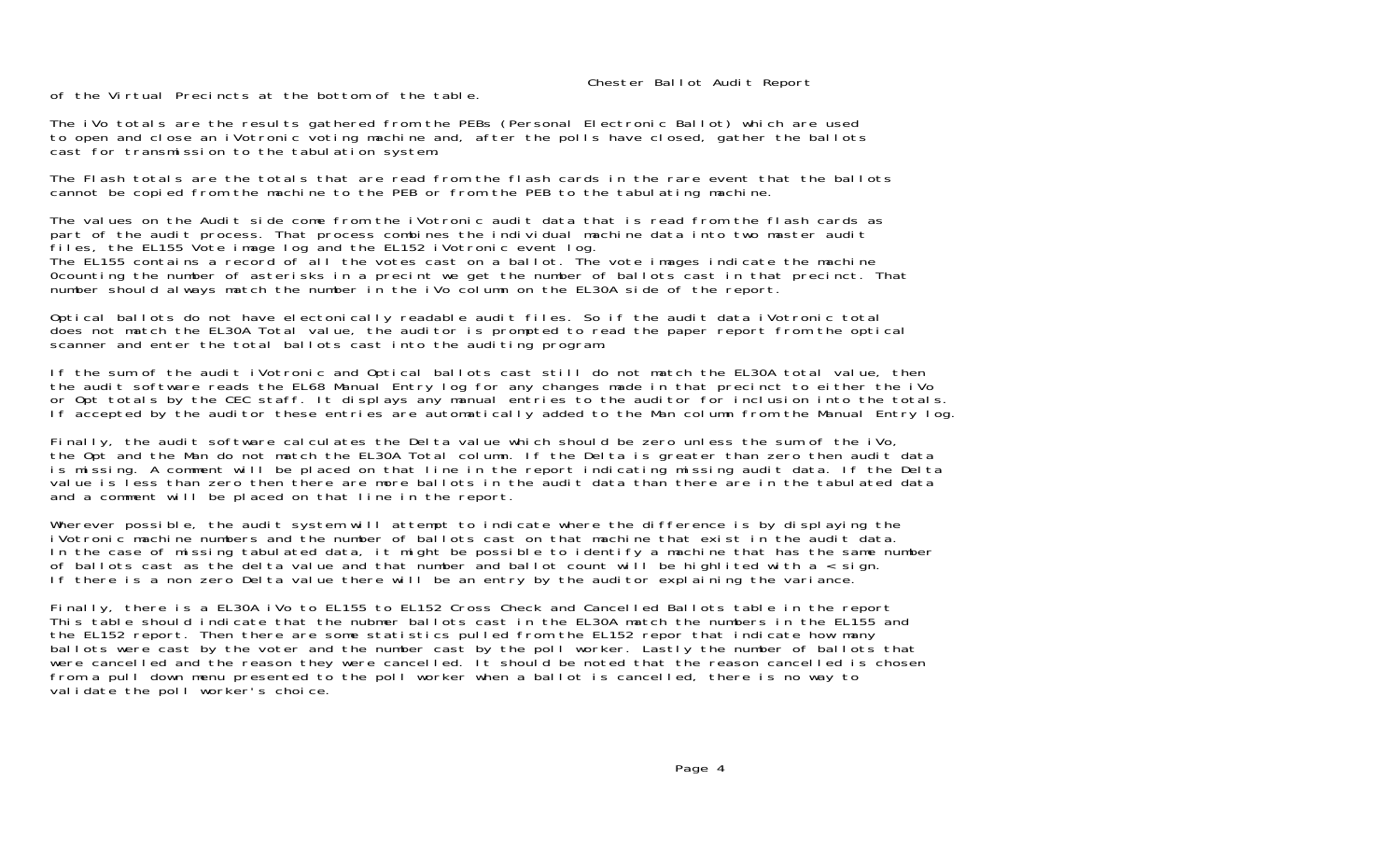### Chester Vote Audit

# Chester Vote Level Audit Report Election: 2016 Democratic PPP Audit Date: 13:16:16, Thu Mar 3, 2016

| Precinct Number / Name                                                                                            |                                                                        |       |                                        | -------------------EL30A----------------- ----Audi t------- |                                           |                         |                            |                                                                                                 |  |
|-------------------------------------------------------------------------------------------------------------------|------------------------------------------------------------------------|-------|----------------------------------------|-------------------------------------------------------------|-------------------------------------------|-------------------------|----------------------------|-------------------------------------------------------------------------------------------------|--|
| 0ffi ce                                                                                                           | Candi date                                                             | Party | Total                                  | Optical                                                     | i Vo                                      | Flash                   | i Vo                       | Comments<br>Del tal                                                                             |  |
| 0001 Baldwin Mill<br>President District 5<br>President District 5<br>President District 5<br>President District 5 | Hillary Clinton<br>Martin O'Malley<br>Berni e Sanders<br>Willie Wilson |       | 75<br>14<br>$\Omega$                   | 0<br>$\mathsf{O}\xspace$<br>$\mathbf 0$<br>$\Omega$         | 75<br>$\overline{1}$<br>14<br>$\Omega$    | 0<br>0<br>$\Omega$      | 75<br>14                   | 0<br>0<br>$\Omega$<br>* No Audit Data expected or found                                         |  |
| 0002 Baton Rouge<br>President District 5<br>President District 5<br>President District 5<br>President District 5  | Hillary Clinton<br>Martin O'Malley<br>Berni e Sanders<br>Willie Wilson |       | 33<br>$\overline{0}$<br>14<br>$\Omega$ | 0<br>0<br>$\mathbf 0$<br>$\Omega$                           | 33<br>$\overline{0}$<br>14<br>$\Omega$    | 0                       | 33<br>14                   | 0<br>0 * No Audit Data expected or found<br><sup>n</sup><br>0 * No Audit Data expected or found |  |
| 0003 Beckhamville<br>President District 5<br>President District 5<br>President District 5<br>President District 5 | Hillary Clinton<br>Martin O'Malley<br>Berni e Sanders<br>Willie Wilson |       | 108<br>13<br>$\Omega$                  | 0<br>$\mathbf 0$<br>$\mathbf 0$<br>$\Omega$                 | 108<br>13<br>$\Omega$                     | 0<br>0<br>0<br>0        | 108<br>13                  | 0<br>$\mathbf 0$<br>$\Omega$<br>No Audit Data expected or found                                 |  |
| 0004 Blackstock<br>President District 5<br>President District 5<br>President District 5<br>President District 5   | Hillary Clinton<br>Martin 0'Malley<br>Berni e Sanders<br>Willie Wilson |       | 48<br>$\Omega$<br>17<br>$\Omega$       | 0<br>0<br>$\mathbf 0$<br>$\Omega$                           | 48<br>$\overline{0}$<br>17<br>$\mathbf 0$ |                         | 48<br>17                   | 0<br>0 * No Audit Data expected or found<br>0 * No Audit Data expected or found                 |  |
| 0009 Edgemoor<br>President District 5<br>President District 5<br>President District 5<br>President District 5     | Hillary Clinton<br>Martin O'Malley<br>Berni e Sanders<br>Willie Wilson |       | 58<br>$\mathbf 0$<br>19<br>$\Omega$    | 0<br>0<br>0<br>$\Omega$                                     | 58<br>$\overline{0}$<br>19<br>$\Omega$    |                         | 58<br>19                   | 0<br>0 * No Audit Data expected or found<br>0 * No Audit Data expected or found                 |  |
| 0010 Eureka Mill<br>President District 5<br>President District 5<br>President District 5<br>President District 5  | Hillary Clinton<br>Martin 0'Malley<br>Berni e Sanders<br>Willie Wilson |       | 146<br>35                              | 0<br>0<br>$\mathbf 0$<br>$\Omega$                           | 146<br>$\mathbf 1$<br>35                  | 0<br>0<br>0<br>$\Omega$ | 146<br>35                  | 0<br>$\mathsf{O}\xspace$<br>$\mathsf 0$<br>$\Omega$                                             |  |
| 0011 Fort Lawn<br>President District 5<br>President District 5<br>President District 5                            | Hillary Clinton<br>Martin O'Malley<br>Berni e Sanders                  |       | 99<br>22                               | 0<br>0<br>0                                                 | 99<br>$\mathbf{1}$<br>22                  | 0<br>0<br>$\Omega$      | 99<br>$\overline{1}$<br>22 | $\mathbf 0$<br>$\mathbf 0$<br>$\mathbf 0$                                                       |  |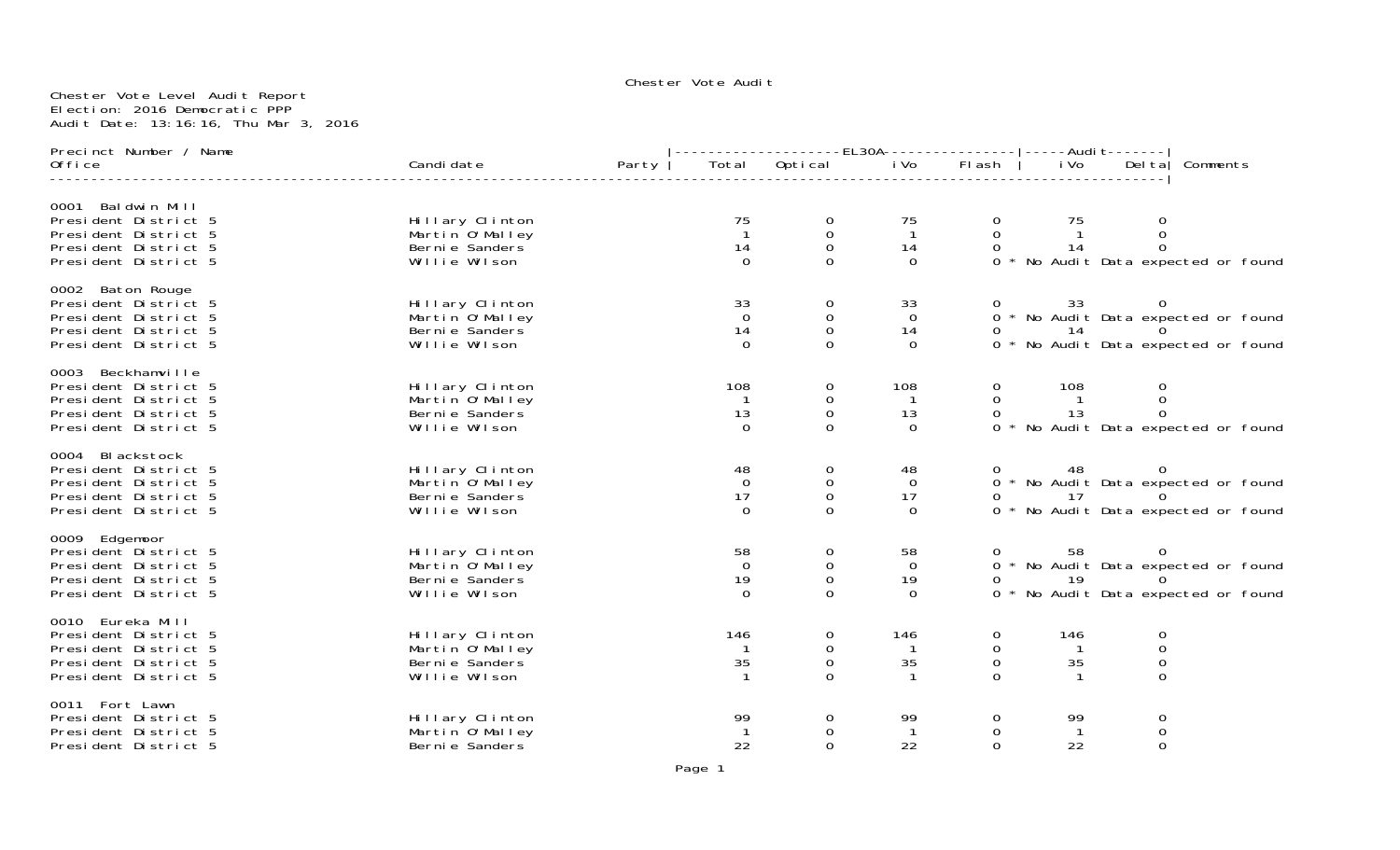|                                                                                                                   |                                                                        | Chester Vote Audit                                 |                                                               |                                                     |                                              |                                                                                    |  |
|-------------------------------------------------------------------------------------------------------------------|------------------------------------------------------------------------|----------------------------------------------------|---------------------------------------------------------------|-----------------------------------------------------|----------------------------------------------|------------------------------------------------------------------------------------|--|
| President District 5                                                                                              | Willie Wilson                                                          |                                                    | $\mathbf 0$                                                   | $\mathbf 0$                                         |                                              | 0 * No Audit Data expected or found                                                |  |
| 0012 Halsellville<br>President District 5<br>President District 5<br>President District 5<br>President District 5 | Hillary Clinton<br>Martin O'Malley<br>Berni e Sanders<br>Willie Wilson | 42<br>$\mathbf 0$<br>5<br>$\overline{O}$           | 0<br>$\mathbf 0$<br>$\mathbf 0$<br>$\mathbf 0$                | 42<br>$\mathbf 0$<br>5<br>$\mathbf{O}$              | 42<br>0<br>0                                 | 0 * No Audit Data expected or found<br>0 * No Audit Data expected or found         |  |
| 0013 Hazel wood<br>President District 5<br>President District 5<br>President District 5<br>President District 5   | Hillary Clinton<br>Martin O'Malley<br>Berni e Sanders<br>Willie Wilson | 43<br>$\mathbf 0$<br>$\overline{7}$<br>$\mathbf 0$ | $\mathbf 0$<br>$\mathsf{O}\xspace$<br>$\mathbf 0$<br>$\Omega$ | 43<br>$\mathbf 0$<br>$\overline{7}$<br>$\mathbf{O}$ | 43                                           | 0 * No Audit Data expected or found<br>0 * No Audit Data expected or found         |  |
| 0018 Lowrys<br>President District 5<br>President District 5<br>President District 5<br>President District 5       | Hillary Clinton<br>Martin O'Malley<br>Berni e Sanders<br>Willie Wilson | 57<br>$\overline{0}$<br>12<br>$\mathbf 0$          | 0<br>$\mathsf{O}\xspace$<br>0<br>$\mathbf 0$                  | 57<br>$\overline{0}$<br>12<br>$\mathbf 0$           | 57<br>12<br>0                                | 0 * No Audit Data expected or found<br>0 * No Audit Data expected or found         |  |
| 0021 Richburg<br>President District 5<br>President District 5<br>President District 5<br>President District 5     | Hillary Clinton<br>Martin O'Malley<br>Berni e Sanders<br>Willie Wilson | 102<br>31<br>$\Omega$                              | 0<br>$\mathsf{O}\xspace$<br>$\mathsf{O}\xspace$<br>$\Omega$   | 102<br>$\mathbf{1}$<br>31<br>$\Omega$               | 102<br>0<br>0<br>$\mathbf{1}$<br>31<br>0     | $\mathbf 0$<br>$\mbox{O}$<br>$\overline{0}$<br>0 * No Audit Data expected or found |  |
| 0022 Rodman<br>President District 5<br>President District 5<br>President District 5<br>President District 5       | Hillary Clinton<br>Martin O'Malley<br>Berni e Sanders<br>Willie Wilson | 66<br>$\Omega$<br>24<br>$\Omega$                   | 0<br>$\mathsf{O}\xspace$<br>$\mathbf 0$<br>$\Omega$           | 66<br>$\overline{O}$<br>24<br>$\Omega$              | 66<br>0<br>0                                 | 0<br>0 * No Audit Data expected or found<br>* No Audit Data expected or found      |  |
| 0023 Rossville<br>President District 5<br>President District 5<br>President District 5<br>President District 5    | Hillary Clinton<br>Martin O'Malley<br>Berni e Sanders<br>Willie Wilson | 23<br>$\mathbf 0$<br>6<br>$\Omega$                 | $\mathbf 0$<br>$\mathbf 0$<br>$\mathbf 0$<br>$\Omega$         | 23<br>$\mathbf 0$<br>6<br>$\Omega$                  | 0<br>23<br>0<br>6                            | 0<br>0 * No Audit Data expected or found<br>0 * No Audit Data expected or found    |  |
| 0024 Wilksburg<br>President District 5<br>President District 5<br>President District 5<br>President District 5    | Hillary Clinton<br>Martin O'Malley<br>Berni e Sanders<br>Willie Wilson | 64<br>$\Omega$<br>10<br>$\Omega$                   | $\mathbf 0$<br>0<br>$\mathbf 0$<br>$\Omega$                   | 64<br>$\Omega$<br>10<br>$\Omega$                    | 64<br>0<br>10<br>0<br>$\Omega$               | 0<br>0 * No Audit Data expected or found<br>* No Audit Data expected or found      |  |
| 0029<br>Chester Ward 1<br>President District 5<br>President District 5<br>President District 5                    | Hillary Clinton<br>Martin 0'Malley<br>Berni e Sanders                  | 148<br>42                                          | 0<br>0<br>$\overline{0}$                                      | 148<br>42                                           | $\mathbf 0$<br>148<br>0<br>$\mathbf 0$<br>42 | $\mathbf 0$<br>$\mathsf{O}\xspace$<br>$\mathbf 0$                                  |  |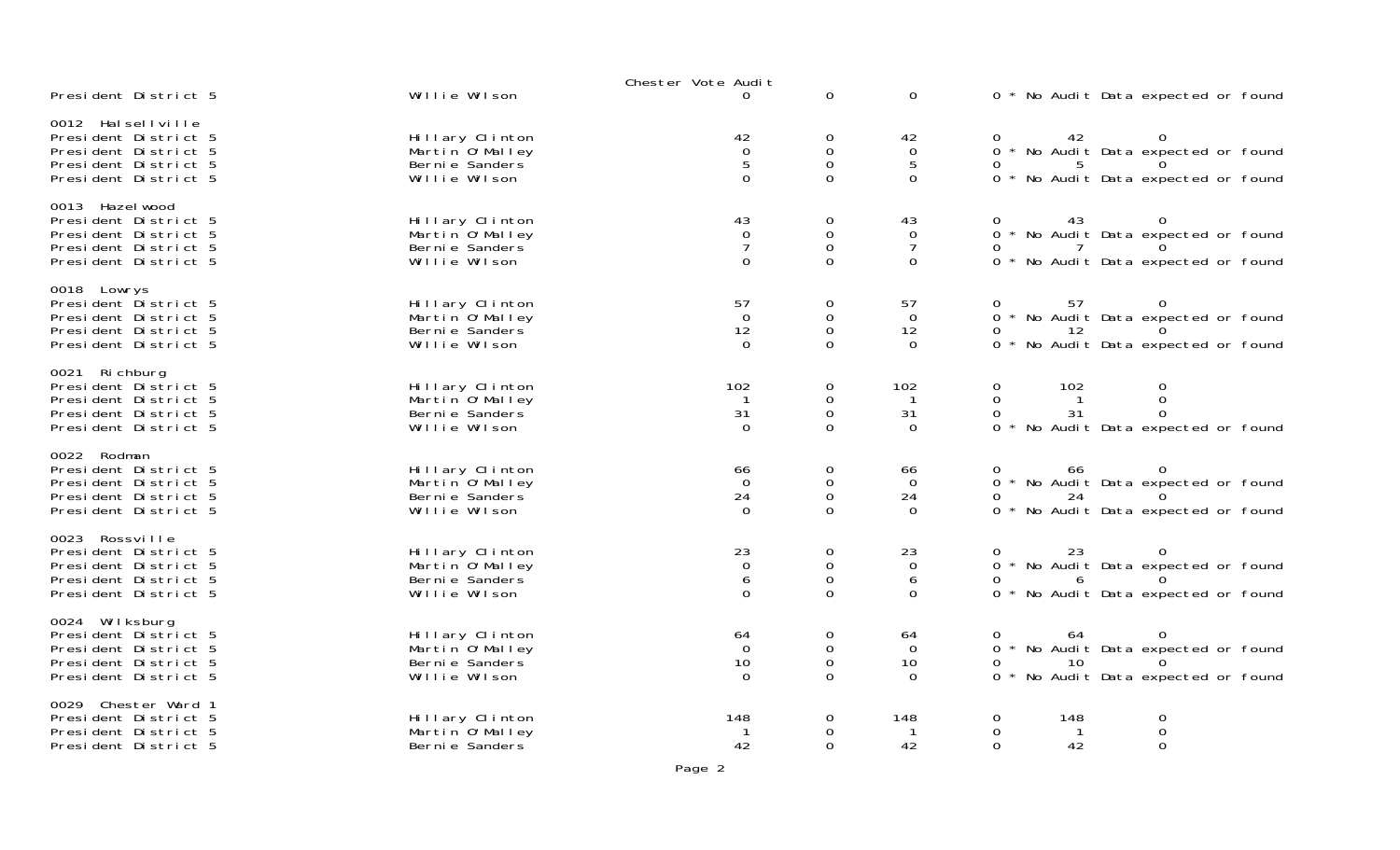|                                                                                                                      |                                                                        | Chester Vote Audit                      |                                                  |                                          |                                                                                                                            |
|----------------------------------------------------------------------------------------------------------------------|------------------------------------------------------------------------|-----------------------------------------|--------------------------------------------------|------------------------------------------|----------------------------------------------------------------------------------------------------------------------------|
| President District 5                                                                                                 | Willie Wilson                                                          |                                         | $\mathbf 0$                                      | $\mathbf 0$                              | * No Audit Data expected or found<br>0                                                                                     |
| 0030 Chester Ward 2<br>President District 5<br>President District 5<br>President District 5<br>President District 5  | Hillary Clinton<br>Martin 0'Malley<br>Bernie Sanders<br>Willie Wilson  | 90<br>$\overline{0}$<br>33<br>$\Omega$  | 0<br>$\boldsymbol{0}$<br>$\mathbf 0$<br>$\Omega$ | 90<br>$\Omega$<br>33<br>$\Omega$         | 90<br>0<br>* No Audit Data expected or found<br>$\Omega$<br>33<br>0<br>* No Audit Data expected or found<br>$\Omega$       |
| 0031 Chester Ward 3<br>President District 5<br>President District 5<br>President District 5<br>President District 5  | Hillary Clinton<br>Martin 0'Malley<br>Berni e Sanders<br>Willie Wilson | 120<br>$\Omega$<br>20                   | 0<br>$\mathbf 0$<br>$\mathbf 0$<br>0             | 120<br>$\Omega$<br>20                    | 120<br>0<br>0<br>No Audit Data expected or found<br>$\Omega$<br>20<br>0<br>$\Omega$<br>$\Omega$                            |
| 0032 Chester Ward 4<br>President District 5<br>President District 5<br>President District 5<br>President District 5  | Hillary Clinton<br>Martin 0'Malley<br>Berni e Sanders<br>Willie Wilson | 110<br>$\mathbf 0$<br>37<br>$\mathbf 0$ | 0<br>$\boldsymbol{0}$<br>0<br>0                  | 110<br>$\mathbf 0$<br>37<br>$\mathbf 0$  | 110<br>0<br>0 * No Audit Data expected or found<br>37<br>0<br>0 * No Audit Data expected or found                          |
| 0033 Chester Ward 5<br>President District 5<br>President District 5<br>President District 5<br>President District 5  | Hillary Clinton<br>Martin 0'Malley<br>Berni e Sanders<br>Willie Wilson | 52<br>$\mathbf 0$<br>9<br>$\mathbf 0$   | 0<br>$\mathbf 0$<br>$\mathbf 0$<br>$\mathbf 0$   | 52<br>$\mathbf 0$<br>9<br>$\overline{0}$ | 52<br>0<br>0<br>0 * No Audit Data expected or found<br>0 * No Audit Data expected or found                                 |
| 0034 Lando/Landsford<br>President District 5<br>President District 5<br>President District 5<br>President District 5 | Hillary Clinton<br>Martin O'Malley<br>Berni e Sanders<br>Willie Wilson | 43<br>$\overline{O}$<br>16              | 0<br>$\mathbf 0$<br>0<br>$\Omega$                | 43<br>$\Omega$<br>16                     | 43<br>0<br>0<br>* No Audit Data expected or found<br>0<br>16<br>$\Omega$<br>0                                              |
| 0035 Great Falls<br>President District 5<br>President District 5<br>President District 5<br>President District 5     | Hillary Clinton<br>Martin 0'Malley<br>Berni e Sanders<br>Willie Wilson | 88<br>$\overline{0}$<br>23<br>$\Omega$  | 0<br>$\mathbf 0$<br>$\mathbf 0$<br>$\Omega$      | 88<br>$\overline{O}$<br>23<br>$\Omega$   | 88<br>0<br>0<br>* No Audit Data expected or found<br>$\overline{O}$<br>23<br>* No Audit Data expected or found<br>$\Omega$ |
| 0750 Absentee<br>President District 5<br>President District 5<br>President District 5<br>President District 5        | Hillary Clinton<br>Martin O'Malley<br>Berni e Sanders<br>Willie Wilson | 347<br>83<br>$\Omega$                   | 100<br>$\Omega$<br>16<br>$\Omega$                | 247<br>67<br>$\Omega$                    | 247<br>0<br>0<br>$\mathbf 0$<br>0<br>$\Omega$<br>67<br>$\Omega$<br>No Audit Data expected or found<br>$\Omega$             |
| 0800 Emergency<br>President District 5<br>President District 5<br>President District 5                               | Hillary Clinton<br>Martin O'Malley<br>Berni e Sanders                  | 0<br>$\Omega$<br>$\Omega$               | $\mathbf 0$<br>0<br>$\Omega$                     | 0<br>0<br>$\mathbf 0$                    | 0 * No Audit Data expected or found<br>0 * No Audit Data expected or found<br>0 * No Audit Data expected or found          |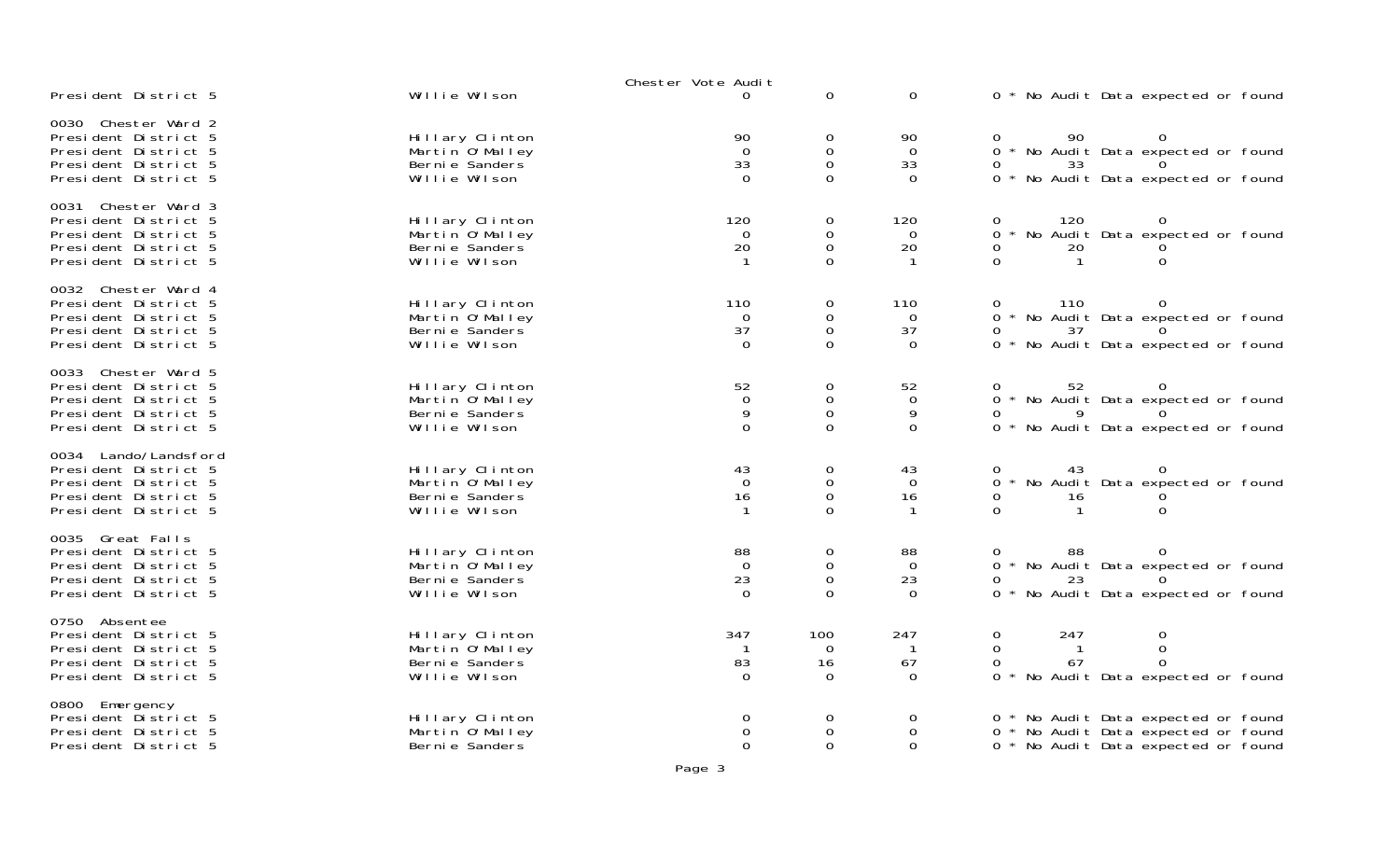|                                                           |                 | Chester Vote Audit  |             |                     |                                     |
|-----------------------------------------------------------|-----------------|---------------------|-------------|---------------------|-------------------------------------|
| President District 5                                      | Willie Wilson   | 0                   | $\Omega$    | $\overline{0}$      | 0 * No Audit Data expected or found |
| 0850 Failsafe                                             |                 |                     |             |                     |                                     |
| President District 5                                      | Hillary Clinton |                     |             |                     | 0 * No Audit Data expected or found |
| President District 5                                      | Martin O'Malley |                     |             | $\mathbf 0$         | 0 * No Audit Data expected or found |
| President District 5                                      | Berni e Sanders | 0                   |             | $\mathsf O$         | 0 * No Audit Data expected or found |
| President District 5                                      | Willie Wilson   | $\mathbf{O}$        |             | $\mathbf 0$         | 0 * No Audit Data expected or found |
| 0900 Provisional                                          |                 |                     |             |                     |                                     |
| President District 5                                      | Hillary Clinton |                     |             |                     | 0 * No Audit Data expected or found |
| President District 5                                      | Martin 0'Malley |                     |             | $\mathsf{O}\xspace$ | 0 * No Audit Data expected or found |
| President District 5                                      | Berni e Sanders | 0                   |             |                     | 0 * No Audit Data expected or found |
| President District 5                                      | Willie Wilson   | $\Omega$            |             | $\mathbf 0$         | 0 * No Audit Data expected or found |
| 0950 Failsafe Provisional                                 |                 |                     |             |                     |                                     |
| President District 5                                      | Hillary Clinton |                     |             |                     | 0 * No Audit Data expected or found |
| President District 5                                      | Martin O'Malley | 0                   | $\mathbf 0$ | $\mathsf{O}\xspace$ | 0 * No Audit Data expected or found |
| President District 5                                      | Bernie Sanders  | $\mathsf{O}\xspace$ |             | $\mathsf O$         | 0 * No Audit Data expected or found |
|                                                           |                 |                     |             |                     |                                     |
|                                                           |                 |                     |             |                     |                                     |
| President District 5<br>There was no unmatched audit data | Willie Wilson   | $\Omega$            |             | $\mathbf 0$         | 0 * No Audit Data expected or found |

How to read this report.

This is the vote level report. It compares the number of votes cast for each candidate in the tabulation report with the number of ballots cast in the audit data for each candidates in each precinct.

The tabulated values as read from the EL30A report are reported in four categories; Total, Optical (Opt), iVotronic (iVo) and Flash. None of these values on each line are calculated but parsed from the actual report. In the EL30A report all Write-in votes are added together and reported as one candidate name - Write-in. The EL30A does not report individual Write-in candidates.

The Opt totals are the total number of votes cast on paper ballots that were scanned into the optical scanner and transferred to the tabulation computer via memory stick or ZipDisk (depending on the type of device, M100 or M650 used to scan the ballots.) Optical totals should exist only in some but not all of the Virtual Precincts at the bottom of the table.

The iVo totals are the results gathered from the PEBs (Personal Electronic Ballot) which are used to open and close an iVotronic voting machine and, after the polls have closed, gather the ballots cast for transmission to the tabulation system.

The Flash totals are the totals that are read from the flash cards in the rare event that the ballots cannot be copied from the machine to the PEB or from the PEB to the tabulating machine.

The values on the Audit side come from the iVotronic audit data that is read from the flash cards as part of the audit process. That process combines the individual machine data into a master audit file, the EL155 Vote image log.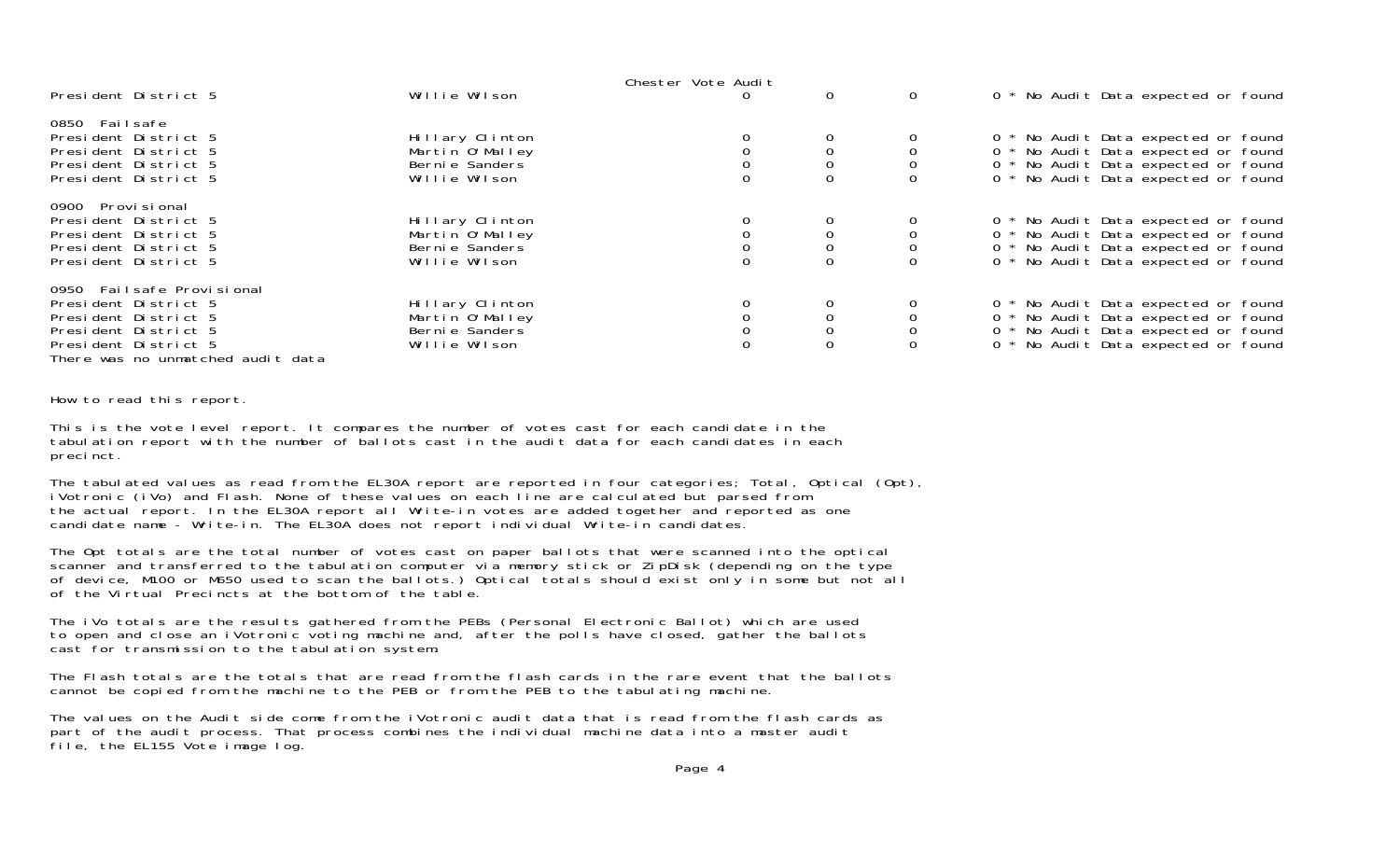### Chester Vote Audit

The EL155 contains a record of all the votes cast on a ballot. The vote images indicate the machine 0counting the number of times a candidate name for a contest appears in a precint we get the number of votes cast in that precinct for that candidates. That number should always match the number of votes cast for that candidate in that contest in the iVo column on the EL30A side of the report.

Optical ballots do not have electonically readable audit files. So if the audit data iVotronic total votes does not match the EL30A iVo value one of two things will occur. The first is if the iVotronic tabulated is zero and the Total tabulated votes match the tabulated Optical votes the following comment is made in the Audit side of the report; All votes cast for this candidate in this precicnt are optical No Audit Data for optical, or secondly, if the iVotronic total is not zero, a notation indicating which data Audit data In the event a candidate or the combined Write-in candidates did not receive any votes in a precinct the EL30A will report a zero vote count. If there are no votes for this candidate in a precinct in the audit data, the following comment will be placed into the audit report by the auditing software; No Audit Data expected or found.

Finaly the audit software will search the audit data for any votes that were not found on the EL30A report. If it finds some, it will report those vote totals by contest, candidate name and precinct. if it does not find any unmatched audit data it will report; There was no unmatched audit data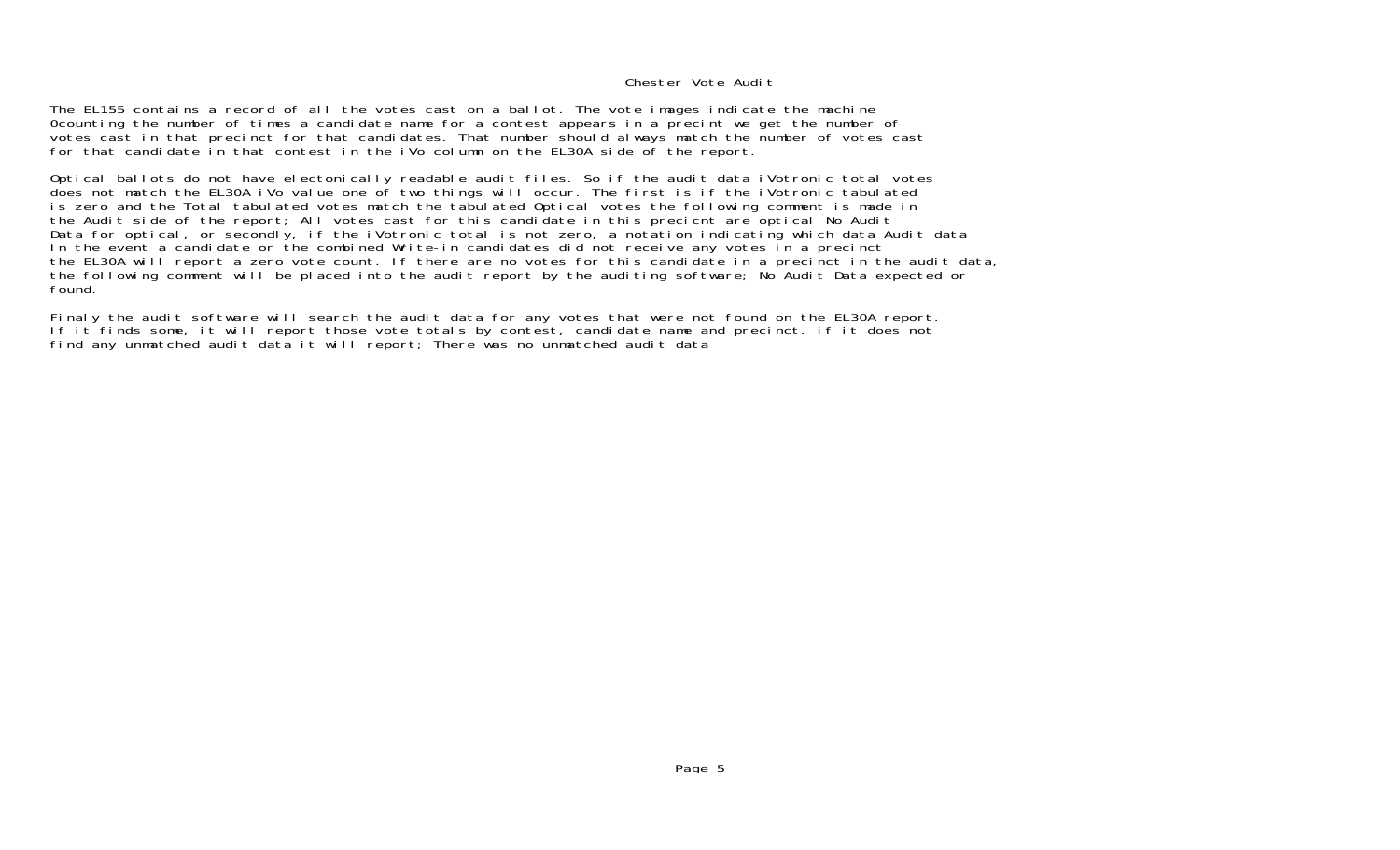| Office                                                                                       | Candi date                                                            | Party | Tot         | Opt | i Vo        | FI ash | Tot         | Opt       | i Vo        | <b>FI</b> ash | Del ta      |
|----------------------------------------------------------------------------------------------|-----------------------------------------------------------------------|-------|-------------|-----|-------------|--------|-------------|-----------|-------------|---------------|-------------|
| President District 5<br>President District 5<br>President District 5<br>President District 5 | Hillary Clinton<br>Martin O'Malley<br>Bernie Sanders<br>Willie Wilson |       | 1962<br>492 | 100 | 1862<br>476 |        | 1962<br>492 | 100<br>16 | 1862<br>476 |               | ∩<br>∩<br>∩ |

How to read this report.

This is EL30A EL45A Crosscheck Report. It sums each candidates vote totals in each precinct in the EL30A Precinct Detail Report and compares it to the EL45A Election Summary Report that contains the tabulated total for each candidate in the county.

The values read from the EL30A report are reported in four categories; Total, Optical (Opt), iVotronic (iVo) and Flash. None of these values on each line are calculated but parsed from the actual report. The total lines are the calculated sums of the individual precince line values.

The Opt totals are the total number of votes cast on paper ballots that were scanned into the optical scanner and transferred to the tabulation computer via memory stick or ZipDisk (depending on the type of device, M100 or M650 used to scan the ballots.) Optical totals should exist only in some but not all of the Virtual Precincts at the bottom of the table.

The iVo totals are the results gathered from the PEBs (Personal Electronic Ballot) which are used to open and close an iVotronic voting machine and, after the polls have closed, gather the ballots cast for transmission to the tabulation system.

The Flash totals are the totals that are read from the flash cards in the rare event that the ballotscannot be copied from the machine to the PEB or from the PEB to the tabulating machine.

The values read from the EL45A report are reported in same four categories; Total, Optical (Opt), iVotronic (iVo) and Flash as the EL30A. Like the EL30A they are parsed from the actual EL45A report. The summary candidate totals are compared against the calculated sums for each candidate from, the EL30A report. Each of the values in each line on the EL30A side must match the same value on the EL45A side and the Delta value must be zero.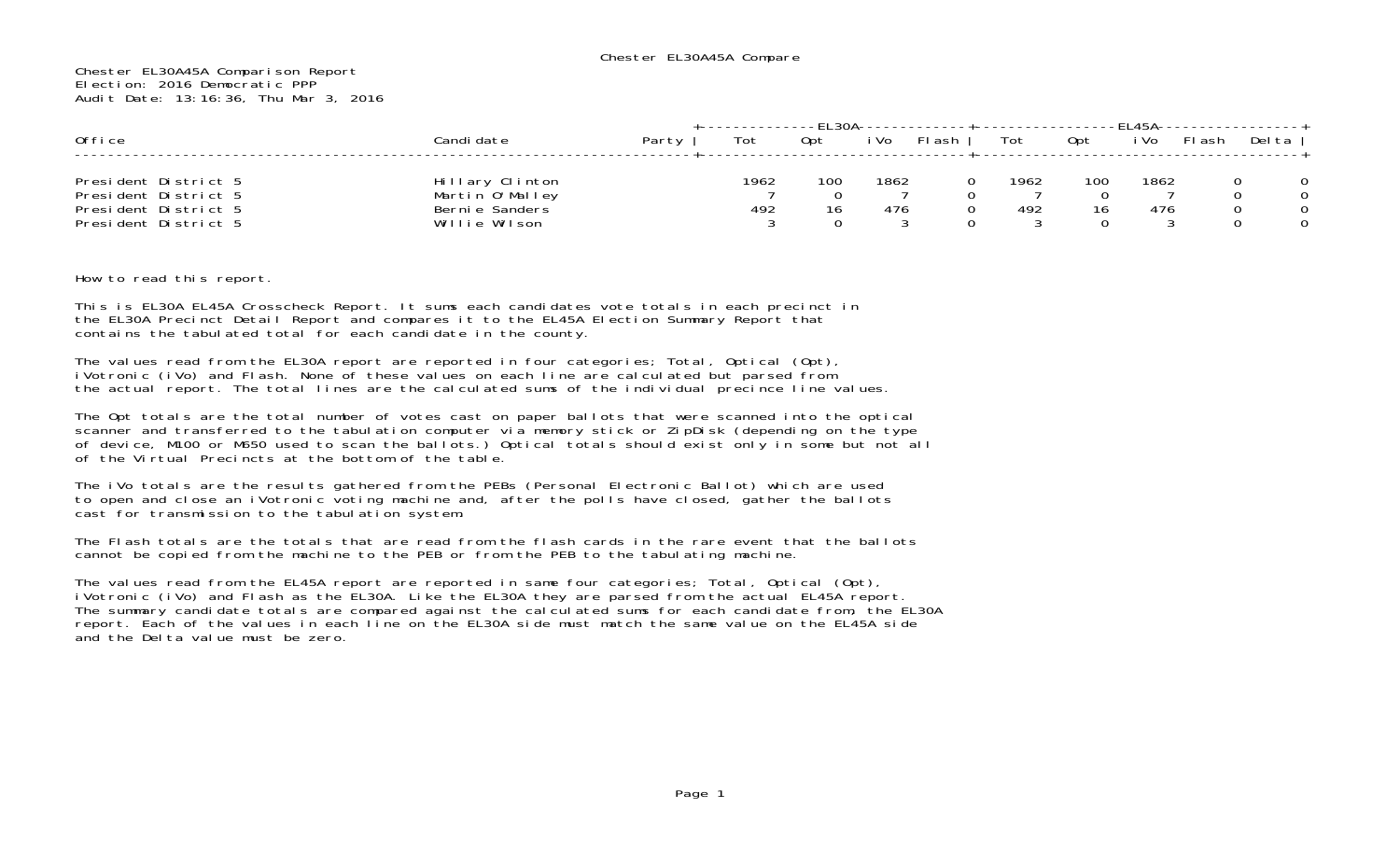Chester PEB Use Report Election: 2016 Democratic PPPAudit Date: 13:15:57, Thu Mar 3, 2016

| Precinct                                                                              | PEBs Used                                                |  |
|---------------------------------------------------------------------------------------|----------------------------------------------------------|--|
| Baldwin Mill<br>Baton Rouge<br>Beckhamville<br>BI ackstock<br>Edgemoor<br>Eureka Mill | 155355<br>141780<br>147387<br>144865<br>124322<br>144858 |  |
| Fort Lawn                                                                             | 147244                                                   |  |
| Halsellville                                                                          | 144583                                                   |  |
| Hazel wood<br>Lowrys                                                                  | 137128<br>144357                                         |  |
| Ri chburg                                                                             | 144732                                                   |  |
| Rodman                                                                                | 119186                                                   |  |
| Rossville                                                                             | 144374                                                   |  |
| Wilksburg                                                                             | 229377                                                   |  |
| Chester Ward 1                                                                        | 145446                                                   |  |
| Chester Ward 2                                                                        | 151292                                                   |  |
| Chester Ward 3                                                                        | 123002                                                   |  |
| Chester Ward 4                                                                        | 136838                                                   |  |
| Chester Ward 5<br>Lando/Landsford                                                     | 225913<br>124053                                         |  |
| Great Falls                                                                           | 151892                                                   |  |
| Absentee                                                                              | 144725                                                   |  |
|                                                                                       |                                                          |  |

### 22 precincts processed

The following precinct(s) have no ballots cast in them: Emergency, Failsafe, Provisional, Failsafe Provisional Note: if there are no ballots cast in a precinct the machines in that precinct cannot be identified so these precinct(s) will not appear in this report.

Comments

How to read this report.

This is the PEB Used report. It lists the precints found in the Audit data and lists all the PEBs that were used by the poll workers to open and close the iVotronic machines in that. precinct.

If more than one PEB is used to open and close all the iVotronic machines in a precinct, then the County Election Commission must read ALL the PEBs used in that precinct to assure that they have collected all the ballots from that precinct. A county whose report shows a precinct that has machines open or closed by more than one PEB should double check the Ballot Audit Report against the iVotronic paper tapes and the Poll Book to make sure that all the ballots have been collected and tabulated.